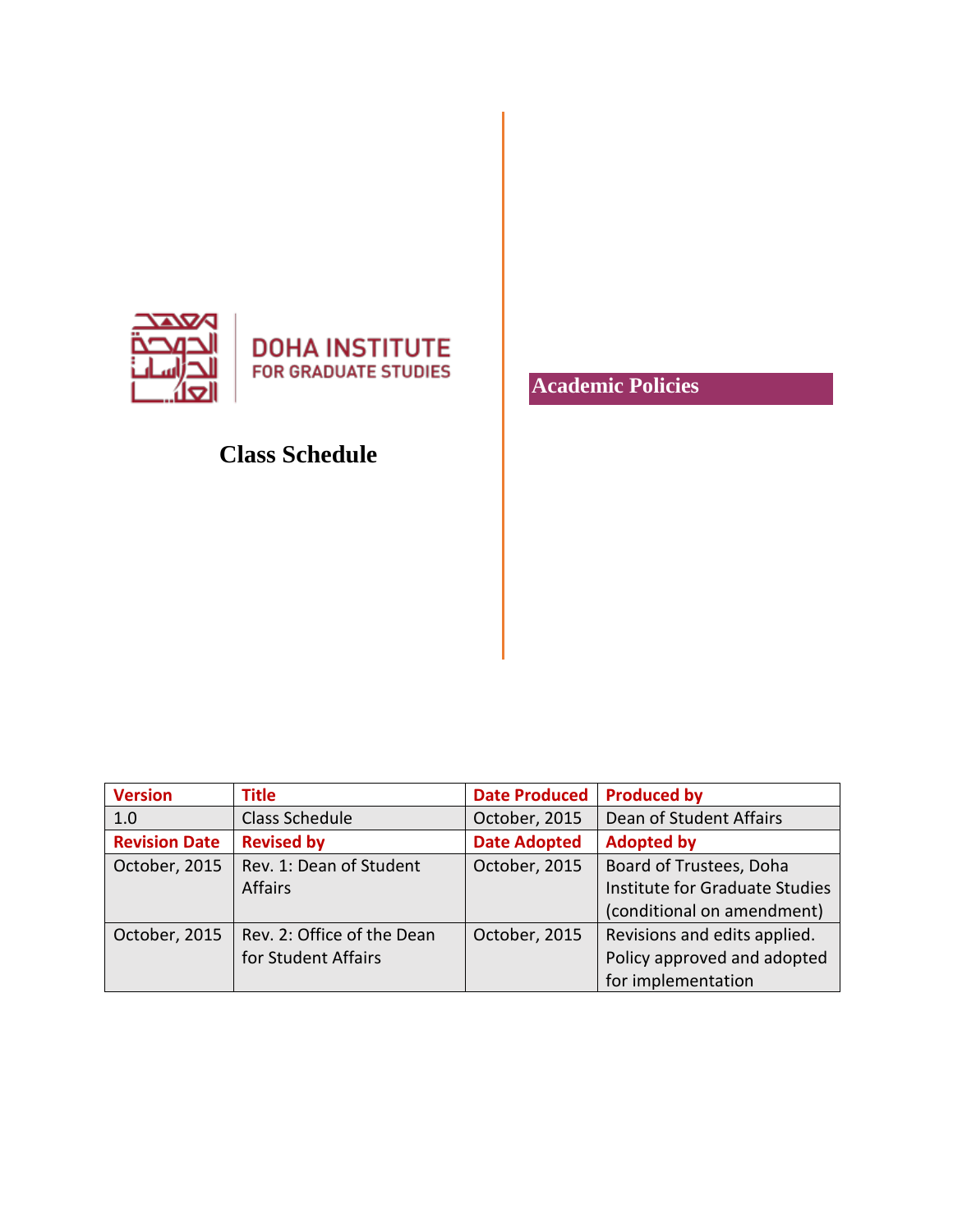# Contents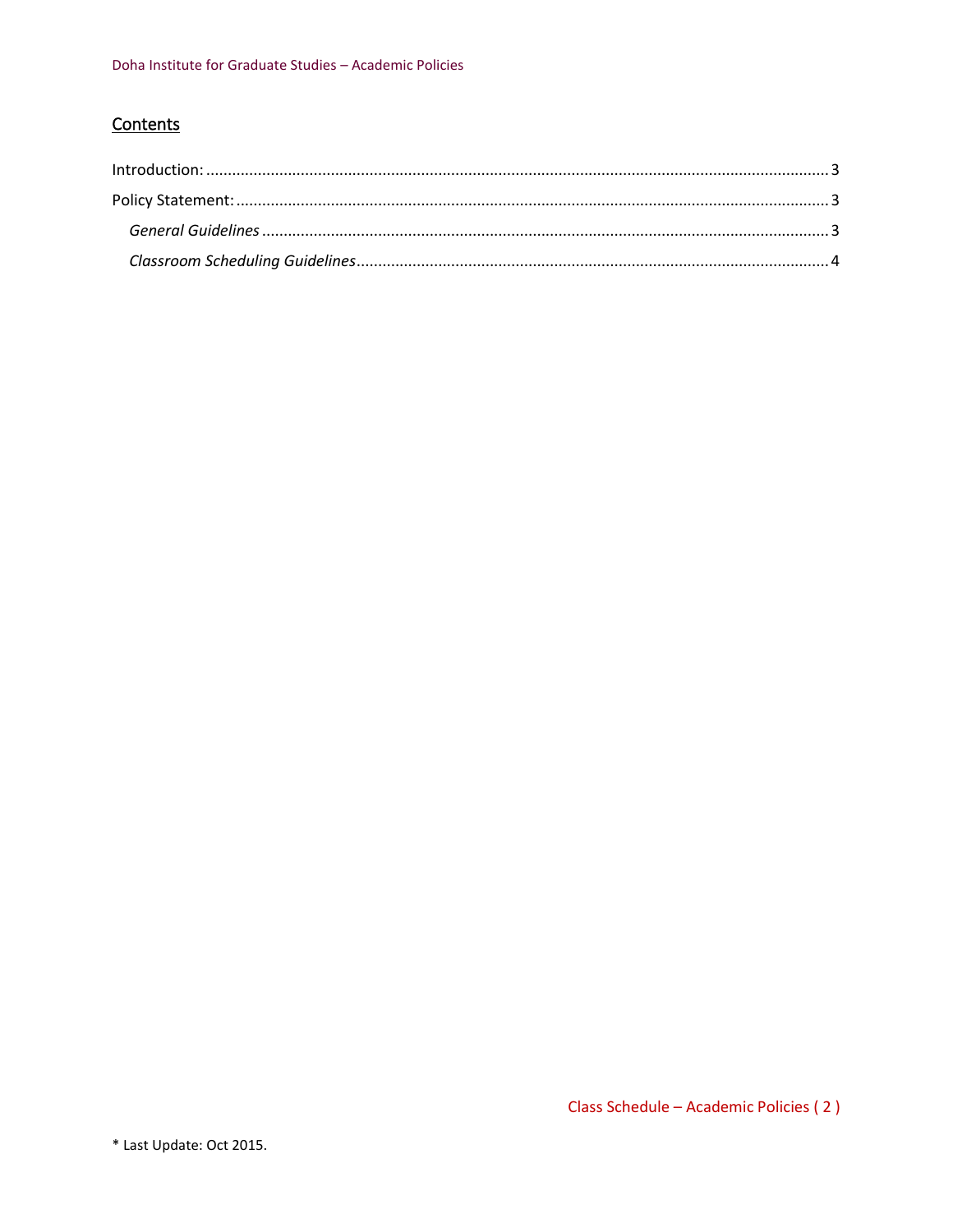## <span id="page-2-0"></span>Introduction:

The aim of this policy is to ensure courses and classrooms are scheduled to support the needs of students, faculty and the DI. The primary goal of course scheduling is to facilitate student registration in courses resulting in conflict free schedules and timely graduation.

The Department of Enrollment and Student Affairs is responsible for monitoring and implementing the course schedules by working collaboratively with the programs in the schools to accommodate the pedagogical preference of faculty while utilizing classroom capacities and room availability.

All credit courses of the programs of the Doha Institute are normally expected to meet for 1 hour (60 minutes) per credit hour per week during a fourteen-(14) week semester; courses scheduled in shorter sessions (e.g. concentrated courses by visiting professors) must meet for an equal amount of time over the shorter period.

## <span id="page-2-1"></span>Policy Statement:

#### <span id="page-2-2"></span>*General Guidelines*

- 1. Classes should be scheduled to make the best possible utilization of teaching resources and classroom facilities;
- 2. Students should be able to take classes needed to graduate in their program of study in a timely manner;
- 3. Faculty should be able to obtain schedules that permit them to integrate their professional duties of teaching, research and service in a reasonable way;
- 4. Courses targeting students of professional nature (e.g. course in SPADE) should be scheduled during days and at times that provide greatest access for students;
- 5. Class schedules need to be published two (2) weeks before the start of classes in a given semester, in addition the syllabus for each course should contain a clear description of class meeting times and any approved non-classroom activities.
- 6. Changes to the class schedule timetable after publication must be kept to a minimum;
- 7. In addition, the schedule should include a listing of the courses to be offered in the subsequent semester;
- 8. The schedule should include the names of the courses, the instructors' names, and the days and timings along with expected holidays and vacation times.
- 9. Students must take courses across programs to complete their program of study requirements as such academic programs are expected to co-ordinate their offerings so as to avoid substantial timetable conflicts with related programs.
- 10. The class schedules are approved by the Dean of the respective school before they are published.